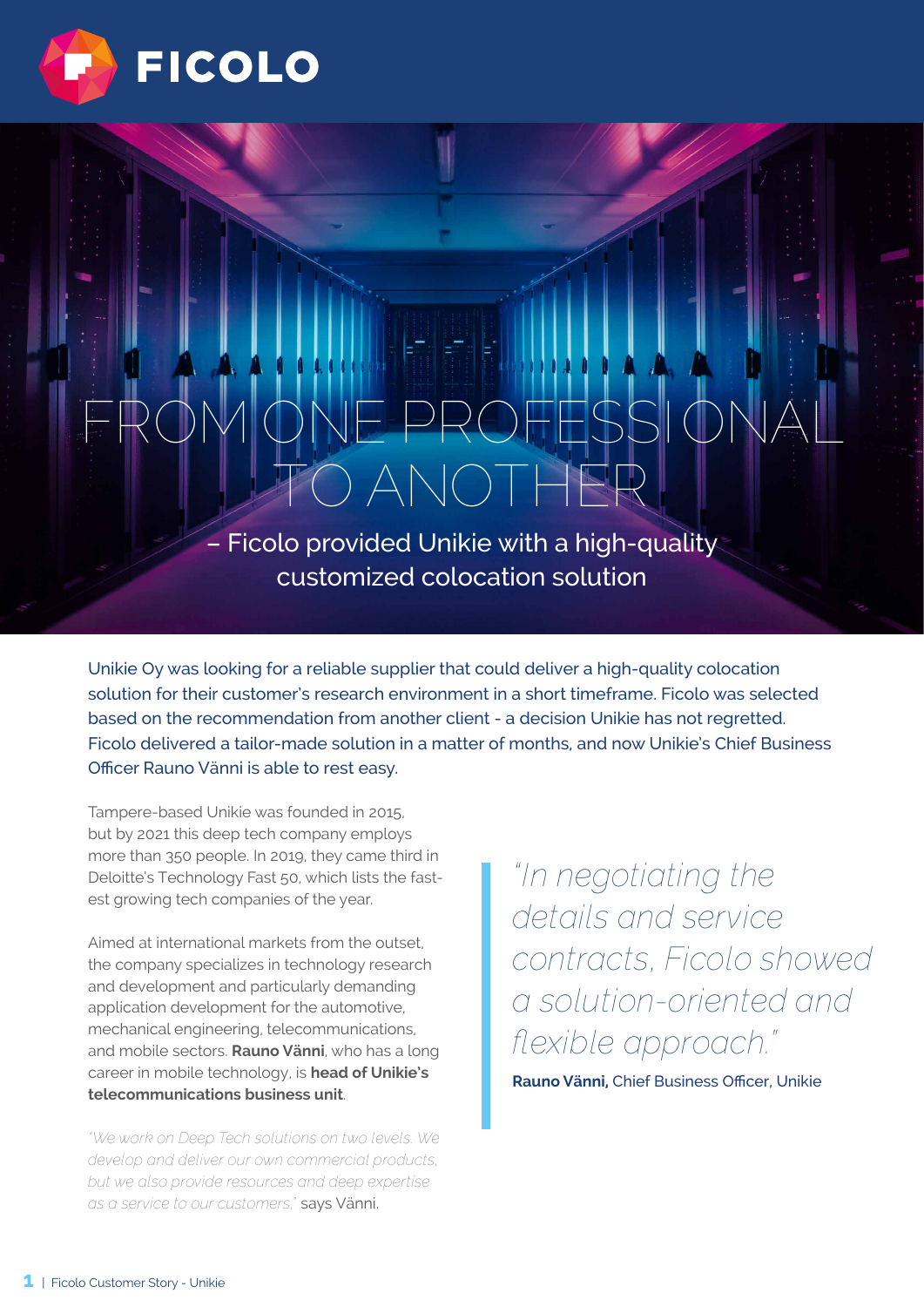## **FICOLO BECAME THE SUPPLIER FOR A DEMANDING ENVIRONMENT** BASED ON A RECOMMENDATION

It was precisely the provision of resources and deep learning expertise that was the topic when Vänni approached Ficolo about delivering a colocation environment, and the associated service.

Unikie had been commissioned by its client to investigate selected technologies and their potential applications in telecommunications solutions. This was not yet a product development project, but a preliminary research project.

To do this, they needed a secure high-quality environment, with special attention to assured power supply and cooling. The environmental friendliness of the solution was another important requirement. They also needed a service provider who could tailor their service contract to fit Unikie's needs.

Unikie were familiar with Ficolo, but the choice was made easier by a strong recommendation from another customer.

*"We were professional buyers in the sense that our own team was able to specify our requirements in terms of hardware and service contract. We were looking for a professional a supplier who would immediately understand our needs and be able to respond flexibly and quickly. The recommendation from our client was so strong that we didn't really even consider other suppliers,"* says Vänni.

#### **UNIKIE OY**

- Deep Tech company founded in 2015.
- Specialised in technology research and development and demanding application development.
- Ranked third in Deloitte's Technology Fast 50 in 2019.
- Employs more than 350 people.

# ONLY A FEW MONTHS **BETWEEN FIRST CONTACT AND DELIVERY**

The speed of project preparation and delivery was staggering. Unikie first contacted Ficolo in October 2020, and the deal was done less than two months later. Delivery was also quick.

Ficolo ordered the required data center technologies and handled the pre-installation of the applications and firewalls configured by Unikie, and the customer received the solution ready for use. At the acceptance inspection, everything was found to be as agreed and production operation could begin.

The user's experiences have shown that the environment and service were exactly as expected.

"The high speed of delivery was possible because both parties were professionals. At the deal-making stage, we were able to talk about the deal itself very quickly. When negotiating details and service contracts, Ficolo showed a solution-oriented and flexible approach. On our part, we were of course prepared to pay for all our specific requirements," says Vänni.

*"I can say without reservation that with Ficolo as my partner, I sleep very soundly at night."*

**Rauno Vänni,** Chief Business Officer, Unikie Oy